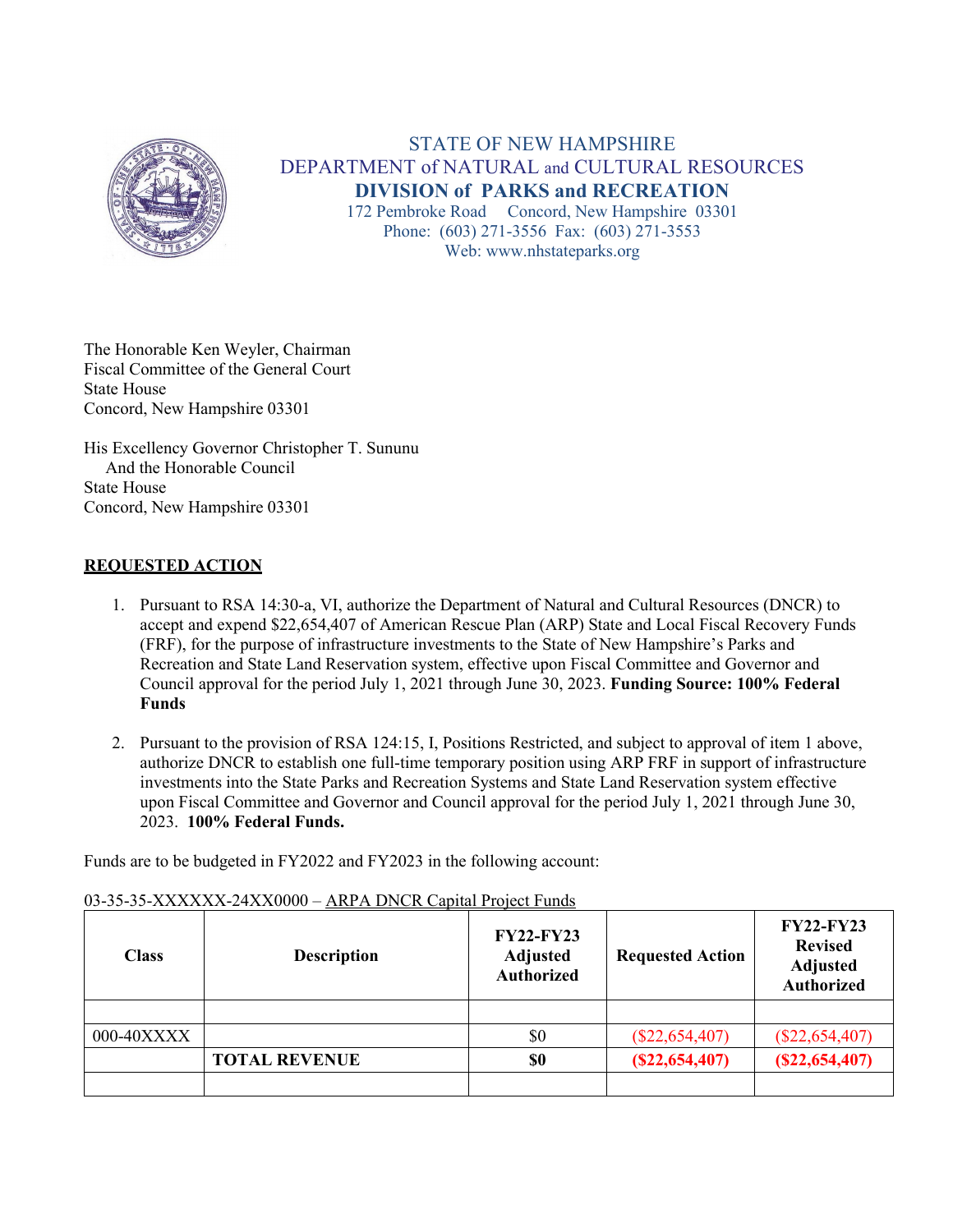| 020-500200 | <b>Current Expenses</b>               | \$0 | \$2,000      | \$2,000      |
|------------|---------------------------------------|-----|--------------|--------------|
| 022-500257 | Rent - Leases Other than State        | \$0 | \$649,000    | \$649,000    |
| 029-500290 | <b>Inter-Agency Transfers</b>         | \$0 | \$100,000    | \$100,000    |
| 030-500300 | <b>Equipment New Replacement</b>      | \$0 | \$5,000      | \$5,000      |
| 037-500177 | Technology - Hardware                 | \$0 | \$1,500      | \$1,500      |
| 038-500173 | Technology - Software                 | \$0 | \$1,500      | \$1,500      |
| 039-500180 | Telecommunications                    | \$0 | \$1,000      | \$1,000      |
| 040-501587 | Indirect Costs                        | \$0 | \$82,150     | \$82,150     |
| 041-500801 | <b>Audit Fund Set Aside</b>           | \$0 | \$2,257      | \$2,257      |
| 042-500620 | <b>Additional Fringe Benefits</b>     | \$0 | \$10,000     | \$10,000     |
| 048-500226 | Contractual Maint. B&G                | \$0 | \$500,000    | \$500,000    |
| 059-500117 | Temp Full Time                        | \$0 | \$200,000    | \$200,000    |
| 060-500602 | <b>Benefits</b>                       | \$0 | \$100,000    | \$100,000    |
| 102-500731 | <b>Contracts for Program Services</b> | \$0 | \$1,000,000  | \$1,000,000  |
| 103-502664 | Contracts for Oper Service            | \$0 | \$20,000,000 | \$20,000,000 |
|            | <b>TOTAL EXPENSES</b>                 | \$0 | \$22,654,407 | \$22,654,407 |

## **EXPLANATION**

Pursuant to US Treasury 31 CFR Part 35, RIN 1505-AC77, the Coronavirus State Fiscal Recovery Fund (FRF) established under the American Rescue Plan Act (ARPA) allows New Hampshire State funding for capital improvements to the State Park system and State Land reservation infrastructure as allowable uses of FRF funds to respond to directly the public health emergency and as aid to an impacted industry within tourism, travel and hospitality. Additionally some of these projects are also allowable as water or sewer infrastructure improvements.

A Declaration of Emergency in response to the COVID-19 Pandemic was issued by Governor Sununu and the President on 3/13/20 followed by the Governor's Emergency Orders:

*New Hampshire Governor Chris Sununu has ordered all businesses and other organizations that do not provide Essential Services to close their physical workplaces and facilities to workers, customers, and the public and cease all in person operations as of 11:59PM on March 27, 2020,*

Exceptions to the order included getting out doors and outdoor recreation:

*New Hampshire residents shall stay at home or in their place of residence with the following exceptions (among others):* 

*Leaving home to get fresh air or exercise…. Leaving home for outdoor recreation…*

State Parks and state park employees were also an exception to the order:

*The services identified in EXHIBIT A are hereby designated as "Essential Services." Additional services may be designated as Essential and added to EXHIBIT A.* Exhibit A included:

*Workers who support the operation, maintenance and public safety of state parks, forests, wildlife management areas, water supply protection lands, and other critical natural resources*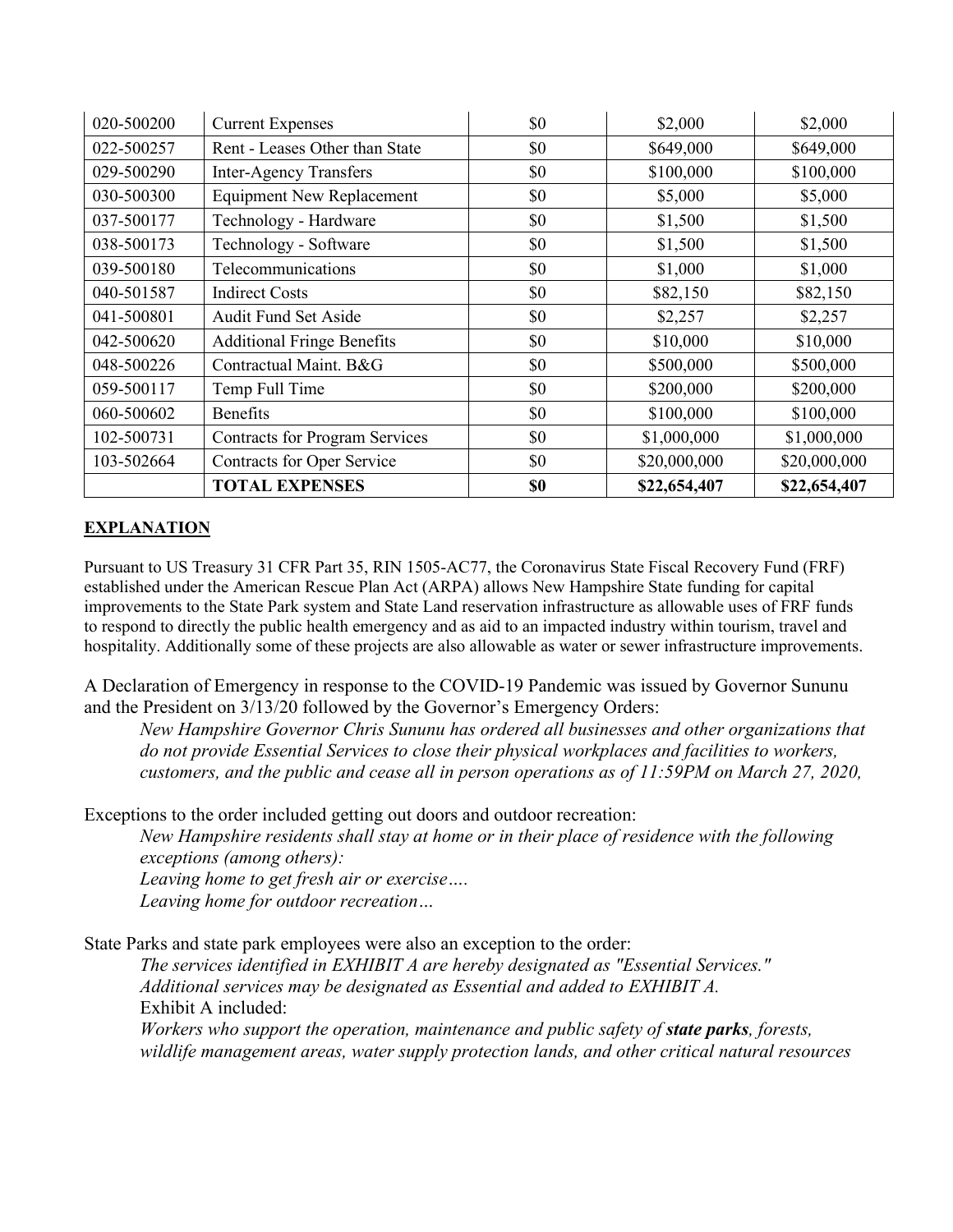In a memo sent to Parks staff on April 3, 2020 to encourage employees as they were opening up their facilities at a time when many other state employees were working from home, the following quote was shared from Pennsylvania State Parks:

*In these times of mental, physical and economic distresses, our direct access to nature and its proven restorative properties is more important to us, and more worthy of safeguarding than ever.* 

Staff were also reminded in the memo that:

*We are caring for the public in a time of need. While medical professional have been charged with maintaining physical health during this crisis, we have been charged with maintaining our citizens' mental health.*

NH State Parks saw unprecedented visitation when the pandemic began. For example, on March 21<sup>st</sup>, the parking lot at headquarters at Monadnock State Park was overflowing with 400 cars (representing approximately 1,000 hikers headed onto a single trail). The first day of spring was March 19<sup>th</sup>.

In spite of limitations on the number of campgrounds sites that were available even after the 50% limitation was lifted, campground occupancy was up 7% over the previous year's overall, up 14% in August and 35% in September! These increases occurred even though five campgrounds were closed due to lack of staff, campground capacity limitations were still in place, **only** existing reservations were honored for cabins and dry camping was not permitted at Hampton South RV Park.

In spite of limiting capacity in the day use parks to support social distancing through the entire season (up to 50%) and stay at home messaging for out of state visitors, day use visitation was greater than previous years for the sites that were open. For example, visitation was only 9% off previous years at Sunapee State Park Beach even though we were limiting visitation on any given day to 50% capacity.

Many Parks visitors were very pleased with their experience last year:

*"All of the park staff members were wonderful! They were always around and very helpful. I felt safe during our stay, as they were very aware of and keep up with safety procedures. "*

*"Just keep up the good work. We really appreciated the effort and commitment required by everyone to pull off a safe experience for our family during these most trying times!"*

*"One of the best campgrounds I have ever been to. The cleanliness was really impressive."*

Parks are a key economic driver. Estimates are that over half of visitors are from out of state – in some parks as high as 90% - supporting our tourism industry. Park investment can result in corresponding business investment. OHRV businesses to support visitors to Jericho Mountain State Park and the investments across the boulevard from the recently redeveloped Hampton Beach State Park are just two examples.

In a December 2017 survey report by Stay Work Play, three of the six reasons why young professionals (age 20-40) stay in New Hampshire are: the Quality of the Environment; the Quality of Parks and Recreation Areas; and, the Proximity To Outdoor Recreation Areas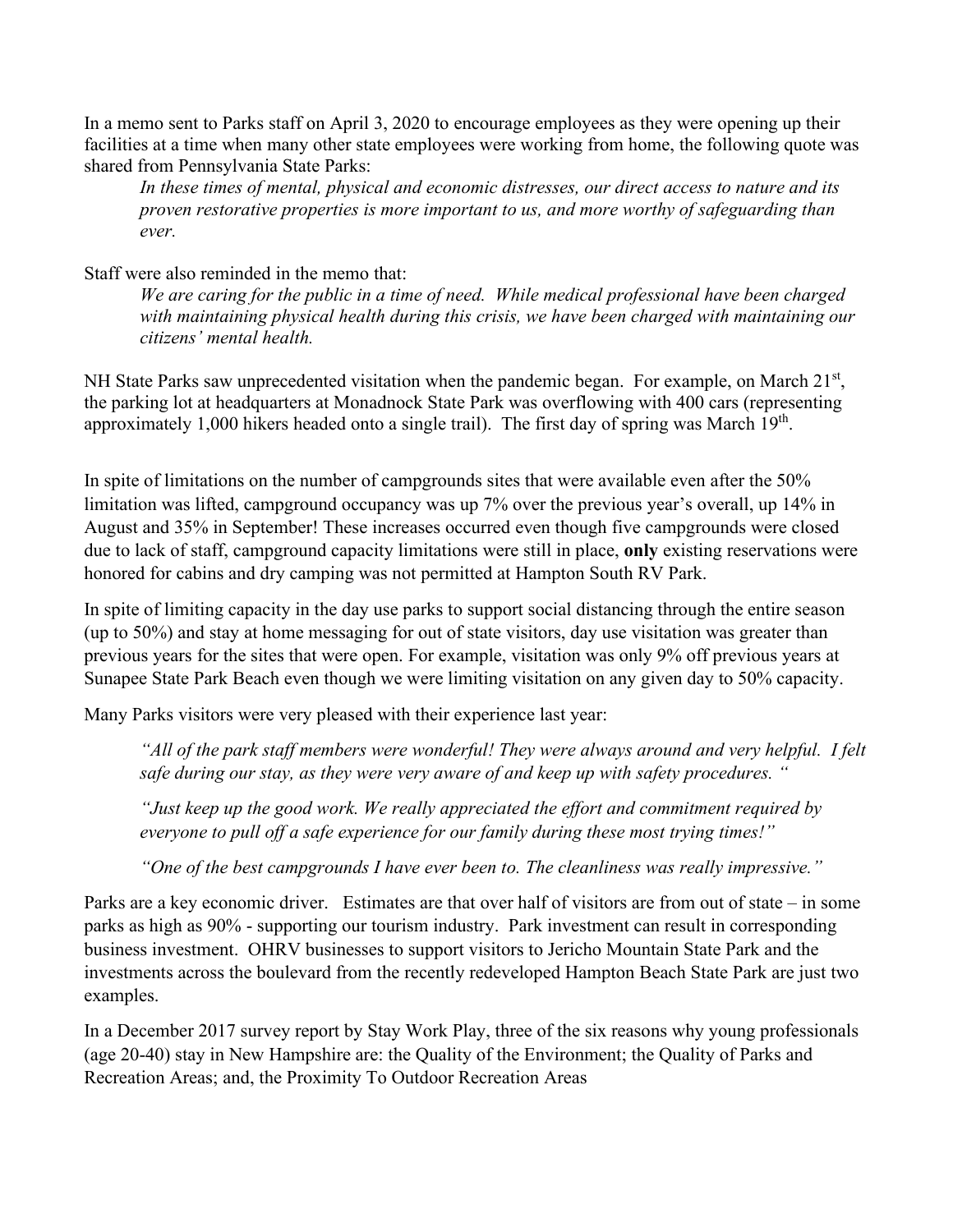Results from an image perception research conducted for the NH Division of Tourism and Development indicated: "…*it is clear that New Hampshire is strongly perceived as a beautiful outdoor destination."*  The state parks are an essential component of the tourism, hospitality and travel industries in New Hampshire. Visitors to the state parks also utilize other aspects of the tourism, hospitality and travel industries. In fact, one of the four purposes of the state park system under state statute (RSA 216:1) is "*To encourage and support tourism and related economic activity within the state.* RSA 216-A:3-f also requires that the directors of parks and travel and tourism consult on parks promotion and "*This program shall be coordinated with the state's general tourism promotion efforts."*

The purpose of the request for investment in state parks is to ensure facilities are in a condition to be open and providing services to the public, to increase the capacity at campgrounds to meet demand, to accommodate RV's, and to provide a safe experience for the increasing numbers of visitors.

## **Project Funding Specifics:**

## **Mt Washington Water System Upgrade \$1,020,000**

Continue to offer visitor services at the Sherman Adams Building to over 300,000 visitors who hike the mountain or travel to the summit privately run Cog Railway or Auto Road and support the Mt. Washington Observatory museum and research.

#### **Roofing and Repairs \$1,550,000**

- Address deferred maintenance across the park system to ensure parks continue to be safe and available to the public and maintain the integrity of the structures. In addition to roofing, provides resources to: repair system failures such as water, septic and heating: make utility upgrades; and address non-reimbursable storm damage.

#### **Investments in State Parks \$20,000,000 - Itemized as follows:**

- Mt. Washington Sewage Treatment Plan replacement **\$3,000,000**
- Mt. Washington, Sherman Adams Building repair and emergency doors **\$1,475,000** 
	- o Continue to offer visitor services at the Sherman Adams Building to over 300,000 visitors who hike the mountain or travel to the summit by the Cog Railway or Auto road.
	- o Maintain integrity of building to support Sherman Adams Building to support public services and make improvements to ensure compliance with life safety codes.
- Cannon Mountain Station Sewage Treatment System **\$1,200,000**
	- o Continue to offer visitor services and support private concessionaire's operations at the Tram Summit building in Franconia Notch State Park.
- Franconia Notch, Highway signs and message boards **\$100,000**
	- o Install missing signage, upgrade existing signage, and install message boards to communicate safety and venue messaging to park visitors and hikers.
- Ft. Stark, General improvements **\$615,000**
	- o Redevelopment and improvement projects including security and safety improvements such as grate repair and fencing, entrance and parking lot improvements, 2 family bathrooms in a new building adjacent to the OMS building, extension of municipal water service to the toilet building, a new septic system for the toilet building, demolition of the harbor entrance control post building, and the cleaning and securing of bunker tunnels, rooms, and entryways.

- - -
	-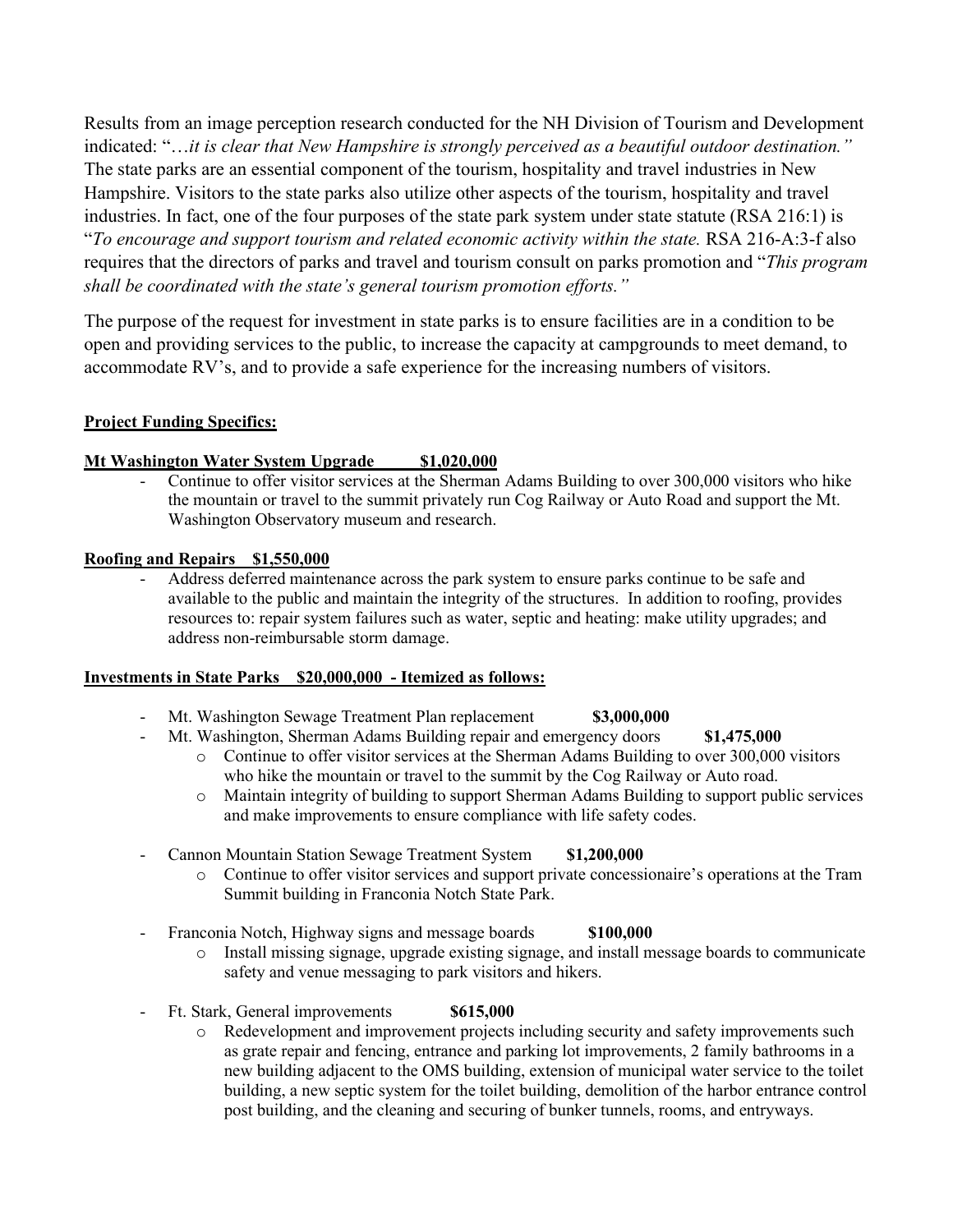- Rye Harbor, Ragged Neck upgrades **\$250,000**
	- o Design, engineering and preliminary site work for facility upgrades to bathroom, pavilion and cottage.
- Campgrounds (As listed below) **\$7,787,000**
	- Entails replacement of obsolete infrastructure, addition of infrastructure, expansion of campsites and supporting facilities (i.e. bathhouses) to support existing visitors and meet the demand for camping experiences.
		- o Greenfield, Water system distribution/piping replacement, move electrical wires underground
		- o Hampton Beach RV Park Electric Upgrades \$347,000<br>
		o Ellacoya RV Park Electric Upgrades \$475,000
		- Ellacoya RV Park Electric Upgrades
		- o Jericho Mountain RV dump station tie in to existing leach field  $$85,000$ <br>  $\circ$  Crawford Notch, Dry River Campground expansion  $$1,480,000$
		- o Crawford Notch, Dry River Campground expansion \$1,480,00<br>
		o Pawtuckaway, Big Island expansion, 25 new sites \$390,000
		-
		- o Pawtuckaway, Big Island expansion, 25 new sites \$390,000<br>
		o Bear Brook, Catamount Pond area horse campground \$695.000 o Bear Brook, Catamount Pond area horse campground  $\circ$  Mollidgewock, 1/2 mile road to access high ground of
		- Mollidgewock,  $1/2$  mile road to access high ground of park, with new tent and cabin sites, park office and visitors center  $$2,640,000$ sites, park office and visitors center
		- o Jericho Mountain new camping area near beach, cabins and RV sites \$1,405,000
	- Coleman Lodges, Sprinkler system and renovations **\$800,000**
		- o Entails renovation of buildings at former youth services site to make available for overnight stays by motorized and non-motorized visitors and accommodate events. Investment supported by the Local Chamber of Commerce.
	- Bear Brook, Bear Hill Camp revitalization **\$2,400,000** 
		- o Entails renovation of former 4-H camp buildings to provide additional access to overnight stays at the park, support family and group outings and other events in the "Pods" and dining hall, and preserve historically significant buildings.
	- Fire Tower Renovation and Reconstruction **\$2,373,000**

In 1937 the NH Forestry Commission evolved into the NH Forestry and Recreation Commission. This change was significant in that it signaled the importance of recreation to our NH economy and it embraced the importance of multiple use natural resource management. From this date forward, our fire towers and staff have evolved to offer much more than the basic detection of wildfires.

While the primary role of the Forest Fire Lookout has always been fire detection, our staff are cognizant of the fact that they are providing much more in today's complex and changing world. NH Fire towers have become landmarks and destinations for hikers and recreation enthusiasts. Similar to a lighthouse protecting ships from a rocky coastline, fire towers serve as a beacon of light in the forest. Whether you are a fire tower historian or simply a hiker seeking to cross off another peak from your bucket list, fire towers have seen a resurgence of support and interest throughout the country, with thousands of visitors hiking to the sites in New Hampshire annually. The reasons are many; solitude, personal renewal, self-achievement, beautiful scenery, immaculate views, experience nature, and in general, a sincere appreciation for responsible stewardship of our natural resources.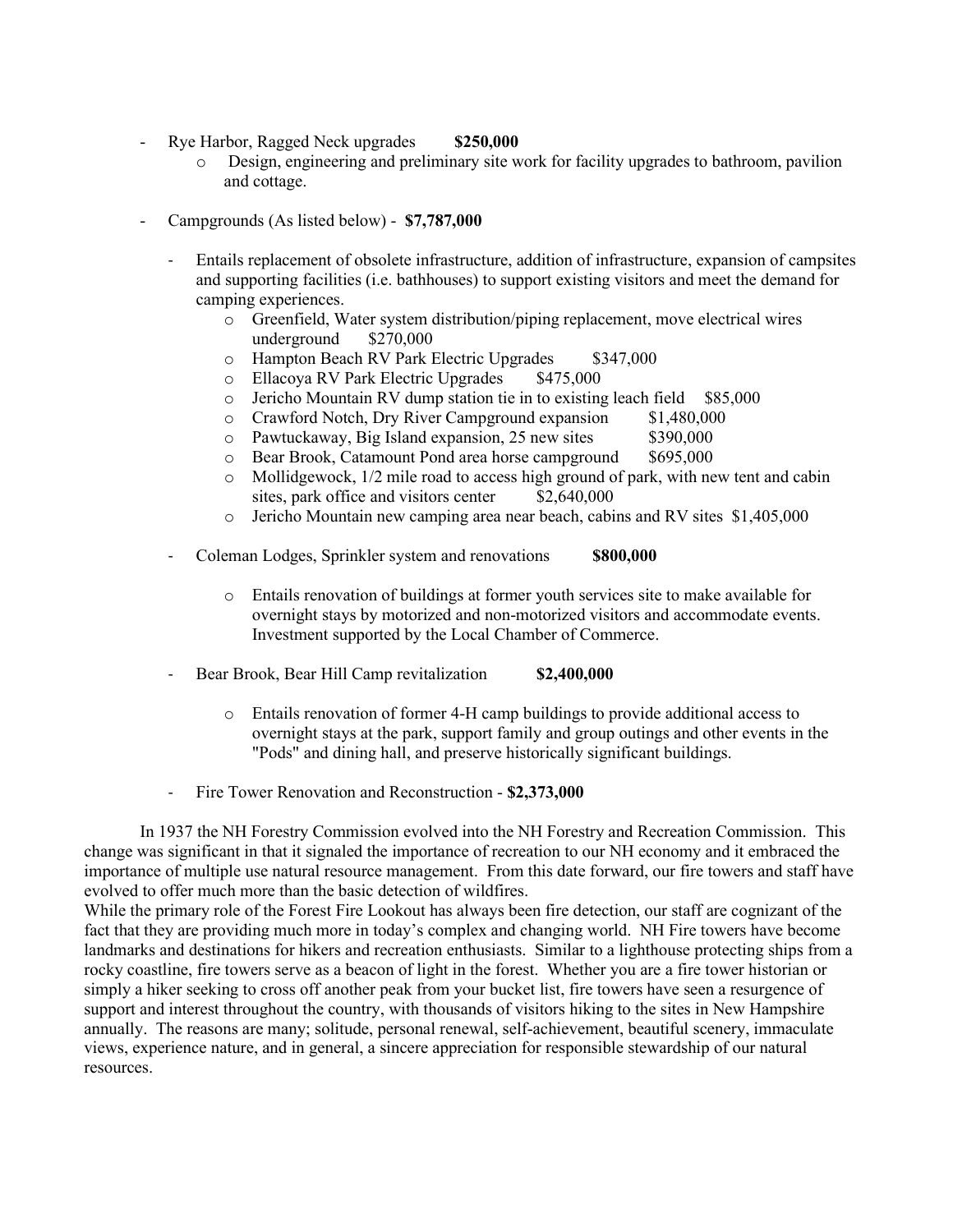In 2005 NH initiated a Fire Tower Quest program to reward hikers who visit our 15 active fire towers. If they visit 5 of them and record the date of each visit they can return the visitor register and they will receive a certificate of achievement and a complimentary Tower Quest patch. This program has experienced continued interest from hikers and family groups with over 250 individuals completing the quest by visiting at least 5 of the Fire Towers during the 2020 season. We expect this interest and program growth to continue as more people choose to recreate outdoors and become aware of the program.

With the investment of \$2 Million NH's Fire Tower Quest program will have opportunity to grow in popularitytaking some pressure off of other, more widely known hiking destinations that have become overcrowded.

Before we can push for more Fire Tower activities, we must make some structural upgrades. 7 of the 15 fire towers have been identified as needing comprehensive work for continued staff and visitor safety and enjoyment. With some restoration work, 7 historic tower watchman's cabins have been identified as locations we could rent out to the public as overnight destinations. Additional maintenance and repairs to assure access and availability for outdoor adventurers are anticipated and would be covered in this overall "Fire Tower Restoration Project".

#### **Funds are budgeted as follows:**

| $Class 020$ – Current Expenses – office supplies, paper and printer ink for staff and own force labor supply<br>needs to support program   |
|--------------------------------------------------------------------------------------------------------------------------------------------|
| Class $022$ – Rents – Leases – Equipment rental and leasing for site work with own force labor                                             |
| Class 029 – Interagency Transfers – Funding of DD&M staff support in Commissioner's Office                                                 |
| Class $030$ – Equipment – Office furniture for staff                                                                                       |
| Class 037 – Technology, Hardware – laptop, monitors and docking station for staff                                                          |
| Class 038 – Technology, Software – standard software required for new staff                                                                |
| Class $039$ – Telecommunications – phone for new staff                                                                                     |
| Class 040 - Indirect Expenses per agency approved Indirect Cost rate                                                                       |
| Class $041$ – Audit Fund Set Aside – at a rate of .01%                                                                                     |
| Class 042 – Additional Fringe Benefits – post retirements costs for staff                                                                  |
| Class 048 – Contractual maintenance Buildings and Grounds – Maintenance projects                                                           |
| Class 059 – Temp Full Time – for one temporary full-time position requested above                                                          |
| Class $060$ – Benefits – for temporary full-time position requested above                                                                  |
| Class 102 – Contracts for Program Services – Contracted professional services as needed to support<br>architectural and engineering design |

Class 103 – Contracts for Operational Services – Contracted services to perform various facility and infrastructure work.